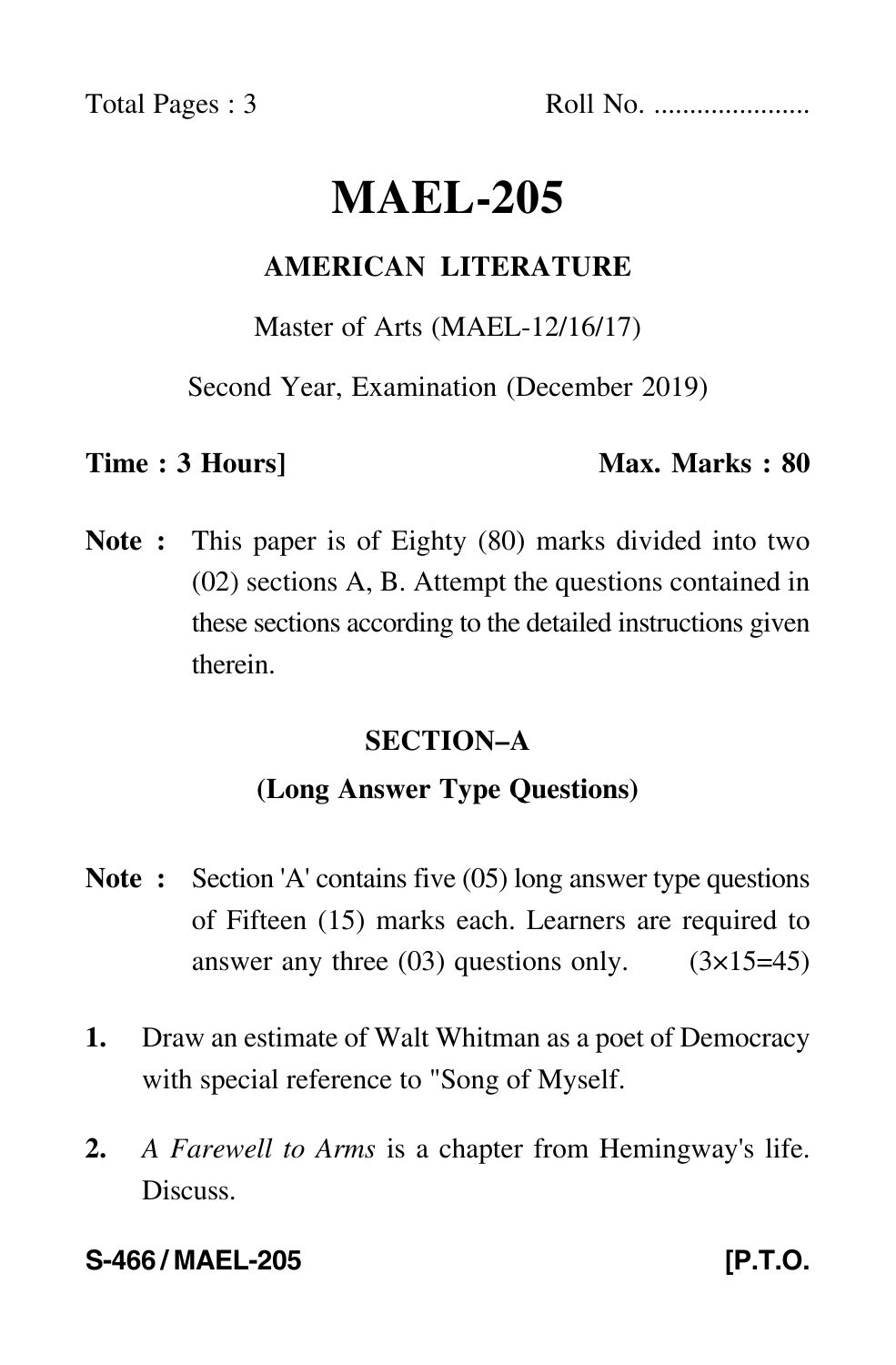- **3.** Draw an estimate of Arthur Miller as a dramatist.
- **4.** Attempt a critical analysis of Ralph Waldo Emerson's essay, "The American Scholar".
- **5.** Critically examine the major themes in Tony Morrison's *The Bluest Eye.*

#### **SECTION–B**

#### **(Short Answer Type Questions)**

- **Note :** Section 'B' contains eight (08) short answer type questions of Seven (07) marks each. Learners are required to answer any five (05) questions only.  $(5 \times 7 = 35)$
- **1.** What is the central theme of the poem "Mending Walls"?
- **2.** What is Pecola obsessed about? Why?
- **3.** Write a short note on the character of Willy Loman.
- **4.** Discuss the dramatic importance of the tom-toms in *The Emperor Jones.*
- **5.** Write a short note on the central theme of Thoreau's essay, "Civil Disobedience".

# **S-466 / MAEL-205 [ 2 ]**